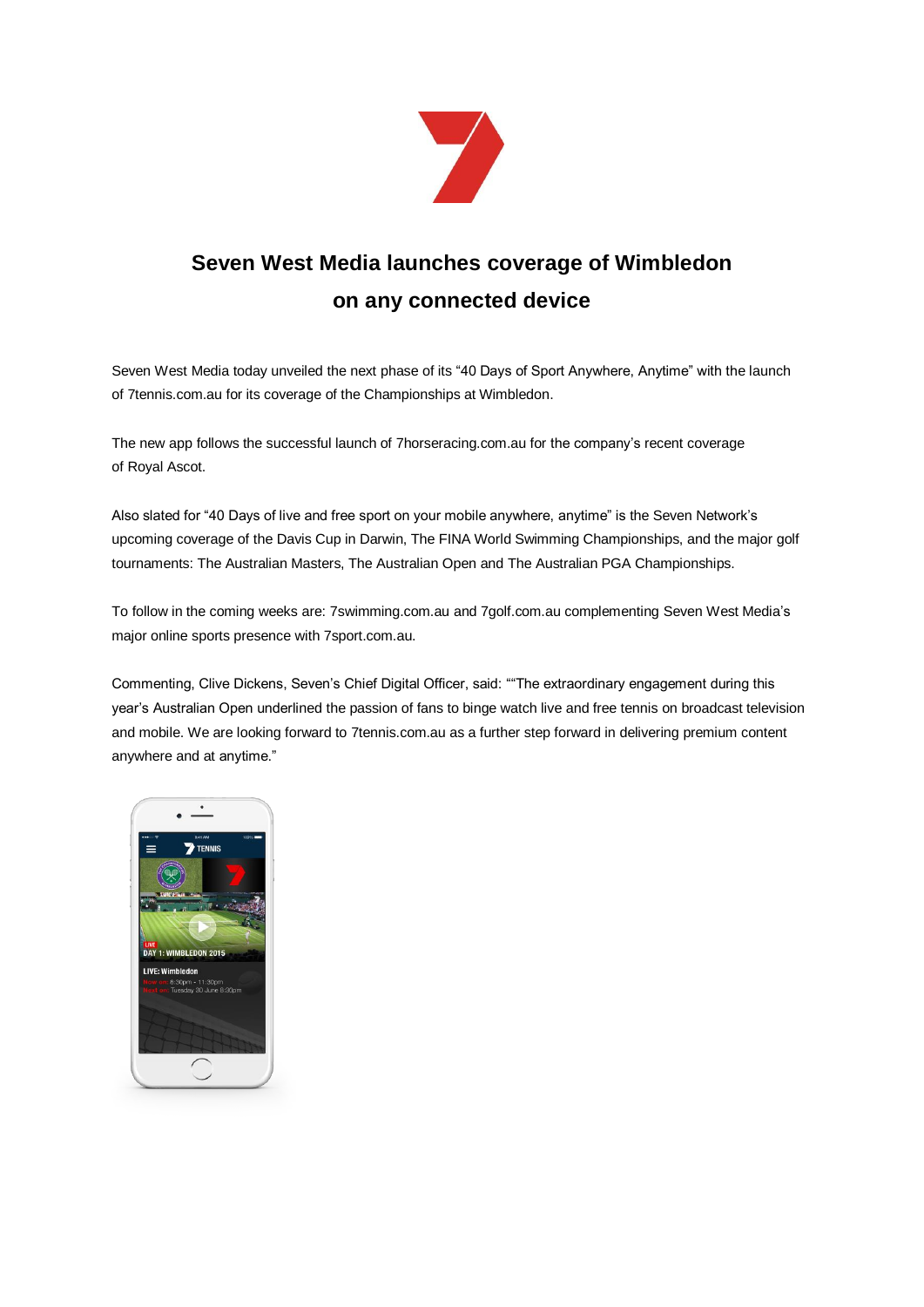## **40 Days of Sport**

Building on the success of its ground-breaking live, free and exclusive coverage of The Australian Open across broadcast television, mobile, hybrid and online, Seven is undertaking the next stage in the development of its long-term strategy to deliver its market-leading content to all Australians across any connected device. Seven dominated sports coverage across January with its coverage of The Australian Open delivering extraordinary consumer engagement across all delivery platforms and driving growth in television audiences for the Open.

Building on this multiple-platform delivery of sports content, Seven is launching dedicated new apps – available free in the IOS App store and Android Play store – along with complementary and responsive websites available on desktop and mobile web for the live-streaming of many of Seven's biggest sports franchises.

Seven is building its digital television platform beyond broadcast television with a significant streaming presence and is well-advanced in the further delivery of its video and digital content across an array of delivery platforms, including HbbTV (Hybrid TV) to further strengthen its broadcast television business and extend to one-on-one connected communications with mass audiences.



## **About Seven**

Seven is Australia's most-watched broadcast television platform. Seven – with three broadcast channels, Seven, 7TWO and 7mate - continues to lead in primetime, building on its market-leading performance over the past eight years. The network also dominates across breakfast and morning television.

The network is expanding its presence in media, driving its leadership in the creation of content and delivering that content anywhere, anytime to the biggest audiences. The company is expanding its presence in the further delivery of its video and publishing content beyond its three digital broadcast channels and across an array of platforms, including Hybrid Broadband Broadcast Television. Seven has also secured a major presence in subscription video on demand through its Presto joint venture with Foxtel.